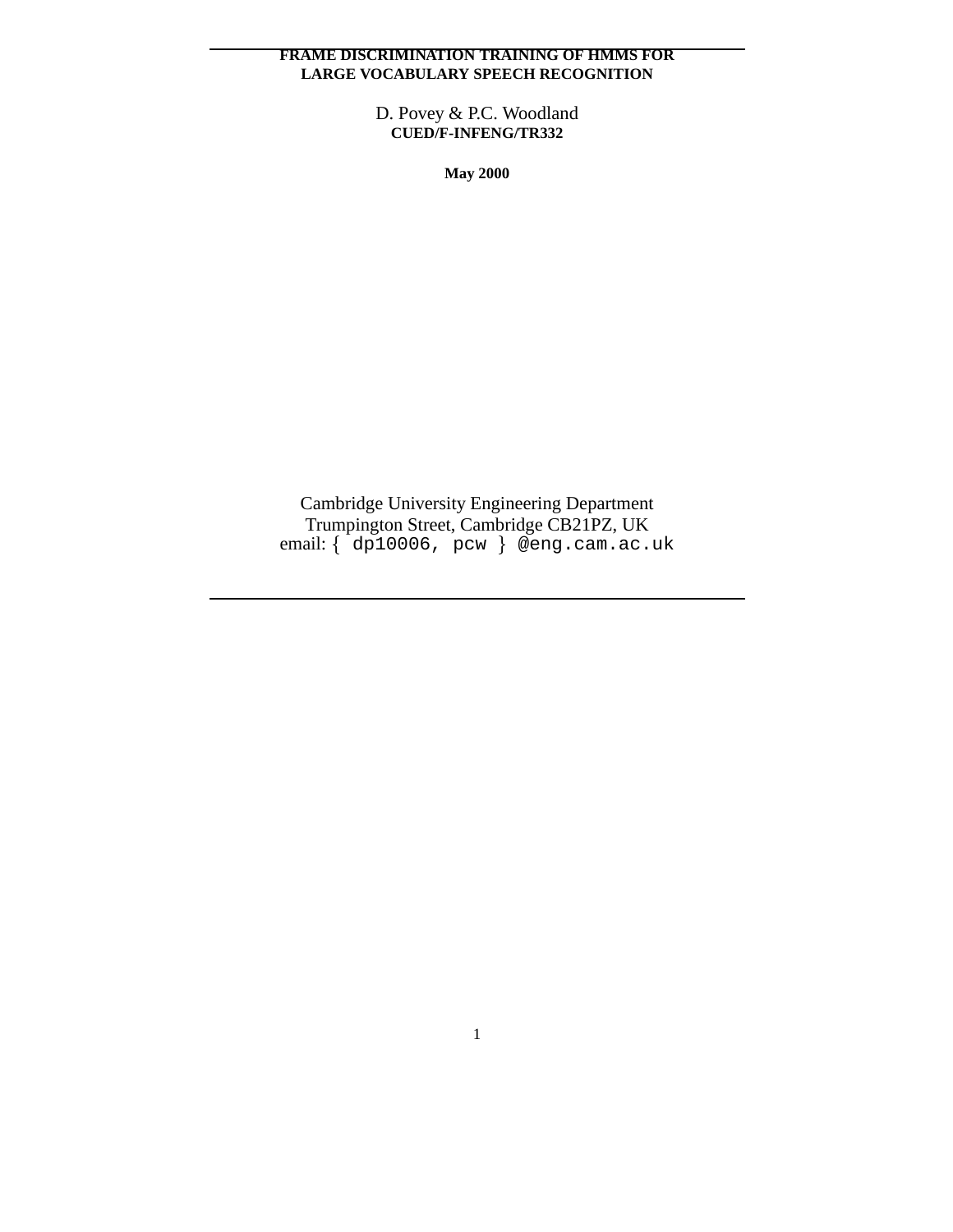#### Abstract

This report describes the implementation of a discriminative HMM parameter estimation technique known as Frame Discrimination (FD) for large vocabulary speech recognition, and reports improvements in accuracy over ML-trained and MMI-trained models. Features of the implementation include the use of an algorithm called the Roadmap algorithm which selects the most important Gaussians for a given input frame without calculating every Gaussian probability in the system, a new distance measure between Gaussians based on overlap (which is used in the Roadmap algorithm), and an investigation of improvements to the Extended Baum-Welch formulae. Frame Discrimination estimation is found to give error rates at least as good as MMI with considerably less computational effort.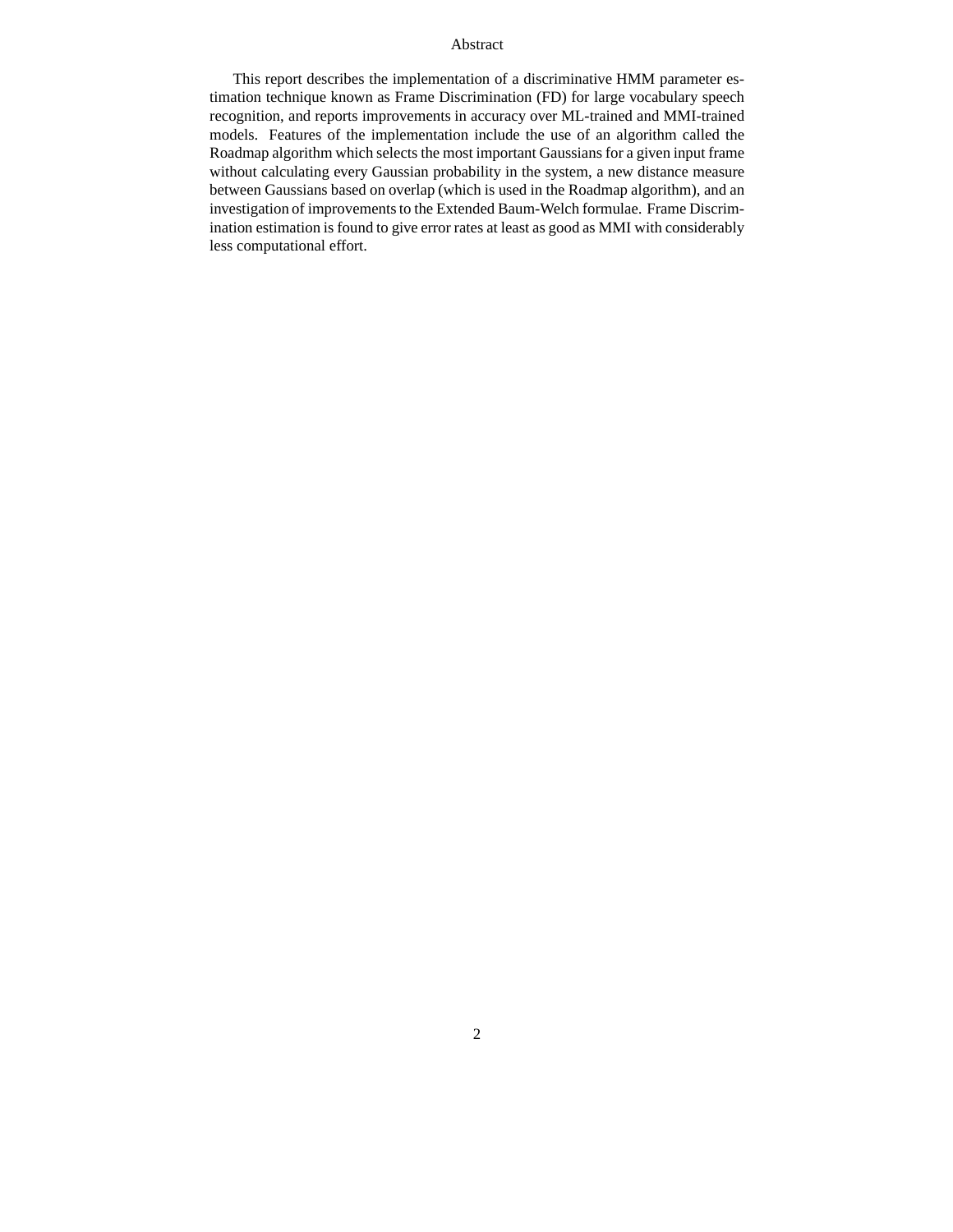# **1 Introduction**

Discriminative HMM parameter re-estimation techniques, for example Maximum Mutual Information (MMI), have been widely reported in the literature to improve recognition results; but there have been relatively few reports of the application of these techniques to large vocabulary speech recognition. See, for example, [5, 8, 9, 10]. A good part of the reason for this is the extra computational effort involved in MMI training. In [8, 5], the use of recognition lattices as an approximation to MMI training was reported, which resulted in a considerable speedup relative to a more naive implementation, but it still took 15 times longer than conventional Maximum Likelihood (ML) training. In this paper a related objective function called Frame Discrimination (FD) is applied to continuous speech recognition tasks, giving faster recognition than the above-mentioned implementation of MMI, and comparable or better accuracy.

A discriminative criterion called Frame Discrimination was developed in [2]. Its efficient implementation for large vocabulary speech recognition (LVCSR) is reported here. To implement FD efficiently the Roadmap algorithm was developed which finds the Gaussians in the HMM set which best match an input vector (i.e, highest probability), while only testing a fraction of the Gaussians in the HMM set (in the region of 1-10%). This is done by setting up links, or "roads" between Gaussians and navigating among them using a hill-climbing algorithm. The links are set up using a new distance measure, based on overlap of Gaussians. In re-estimating the HMMs the Extended Baum-Welch (EBW) formulae are used, and improvements to these formulae are proposed and tested here.

The rest of the report is structured as follows: Section 2 introduces the FD objective function; Section 3 details the optimisation approach used; Section 4 describes the Roadmap algorithm used to optimise the computations; and Section 5 describes an experimental evaluation of FD on the speech recognition tests.

## **2 The FD objective function**

The FD objective function is related to the MMI objective function, which was first proposed in [12]. The MMI objective function is the posterior probability of the speech transcription, given the speech data:

$$
\mathcal{F}(\lambda) = \sum_{r=1}^{R} \log \frac{P_{\lambda}(\mathcal{O}_r | \mathcal{M}^{w_r}) P(w_r)}{\sum_{\hat{w}} P_{\lambda}(\mathcal{O}_r | \mathcal{M}^{\hat{w}}) P(\hat{w})},
$$
(1)

where  $w_r$  is the word sequence corresponding to training utterance r and  $\mathcal{M}^w$  is the composite HMM corresponding to the word sequence  $w$ .  $P(w)$  is the probability of the word sequence w, as given by the language model, and  $\mathcal O$  is the acoustic data. The MMI objective function may be rewritten in terms of the transcription model  $M^{w_r}$  and the general model of speech production  $M^{\text{gen}}$ , (which may be the same as the model used in the speech recogniser), as follows:

$$
\mathcal{F}(\lambda) = \sum_{r=1}^{R} \log P_{\lambda}(\mathcal{O}_{r}|\mathcal{M}^{w_{r}}) - \log P_{\lambda}(\mathcal{O}_{r}|\mathcal{M}^{\text{gen}})
$$
 (2)

The model  $\mathcal{M}^{w_r}$  is known as the numerator model, and  $\mathcal{M}^{\text{gen}}$  as the denominator model, because the subtraction of logs may be considered a division.

The FD objective function is an altered form of Equation 2 where the model  $\mathcal{M}^{\text{gen}}$ has been replaced by a model  $\mathcal N$ , which allows a superset of the state sequences allowed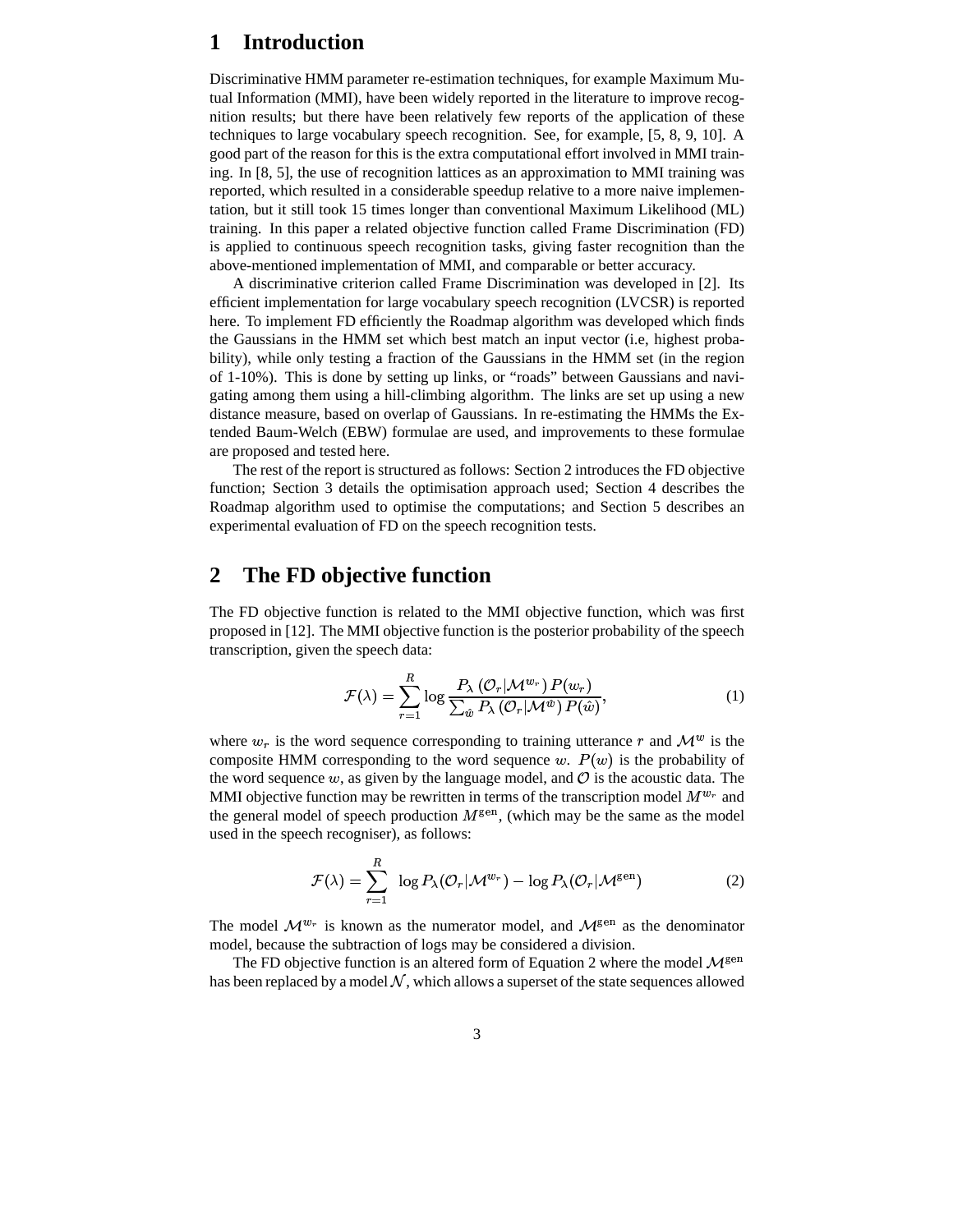in  $\mathcal{M}^{\text{gen}}$ . The hope is that, by allowing these extra state sequences, the alignment of a given speech frame to the states of the model  $\mathcal{M}^{\text{gen}}$  will be less dependent on the context of the speech frame, and more typical of the assignment of states to that frame in the language at large.

$$
\mathcal{F}(\lambda) = \sum_{r=1}^{R} \log P_{\lambda}(\mathcal{O}_{r}|\mathcal{M}^{w_{r}}) - \log P_{\lambda}(\mathcal{O}_{r}|\mathcal{N})
$$
(3)

In this report, and in [2], the particular form of frame discrimination used is zero memory frame discrimination.  $\mathcal N$  is a zero memory Markov chain, whose output PDF consists of a weighted sum of all the PDFs in the HMM set so that

$$
P_\lambda({\mathcal O}_r|{\mathcal N}) = \prod_{t=1}^{T(r)} \sum_{i\in {\mathcal M}^{\rm gen}} b_i({\mathbf x}^r(t)) P(q_i|{\mathcal N}),
$$

where  $\mathbf{x}^{r}(t)$  are the vectors of speech data,  $T(r)$  is the length of utterance r, and  $b_i(\mathbf{x}^r(t))$  is the output PDF of state i. The notation  $\sum_{i \in \mathcal{M}^g}$  indicates summation over all the states in  $\mathcal{M}^{\text{gen}}$ , i.e, all states in the HMM set.  $P(q_i|\mathcal{N})$  is the prior probability of observing state  $q_i$ . The prior probability of each state is set proportionally to its occupation count as calculated by the forward-backward algorithm for a previous iteration of ML training.

The Frame Discrimination objective function may also be viewed as the product over all frames of the posterior probability of the correct phone  $q_{\text{correct}}$  given the speech vector:

$$
P(q_{\text{correct}}|\mathbf{x}) = \frac{p(\mathbf{x}|q_{\text{correct}})P(q_{\text{correct}})}{\sum_q P(q)p(\mathbf{x}|q)}.
$$

It is thus a discriminative criterion which optimises the acoustic modelling based only on the individual speech frames and their assignment to phones.

## **3 Extended Baum-Welch (EBW) re-estimation**

#### **3.1 The EBW formulae**

To optimise the parameters of HMMs when using discriminative criteria such as MMI or FD, the EBW re-estimation formulae can be used. The EBW algorithm for rational objective functions was introduced in [1] and extended in [4] for the continuous density HMMs considered here. The re-estimation formulae presented below have been found to work well in practice although they can be only proved to converge when a very large value of the constant  $D$  is used which in turn leads to very small changes in the model parameters on each iteration.

In the following, counts and other functions of the alignment will be given a superscript *num* or *den*, to indicate whether they pertain to the numerator models  $\mathcal{M}^{w_r}$  or the denominator model  $N$ .

The update equations for the mean vector  $\mu_{j,m}$  of the m'th mixture component of state j, and the corresponding variance vector,  $\sigma_{j,m}^2$ , are as follows; the update for a single dimension of the diagonal-variance Gaussians is shown.

$$
\hat{\mu}_{j,m} = \frac{\left\{ \theta_{j,m}^{\text{num}}(\mathcal{O}) - \theta_{j,m}^{\text{den}}(\mathcal{O}) \right\} + D\mu_{j,m}}{\left\{ \gamma_{j,m}^{\text{num}} - \gamma_{j,m}^{\text{den}} \right\} + D},\tag{4}
$$

$$
\hat{\sigma}_{j,m}^2 = \frac{\{\theta_{j,m}^{\text{num}}(\mathcal{O}^2) - \theta_{j,m}^{\text{den}}(\mathcal{O}^2)\} + D(\sigma_{j,m}^2 + \mu_{j,m}^2)}{\{\gamma_{j,m}^{\text{num}} - \gamma_{j,m}^{\text{den}}\} + D} - \hat{\mu}_{j,m}^2,
$$
\n(5)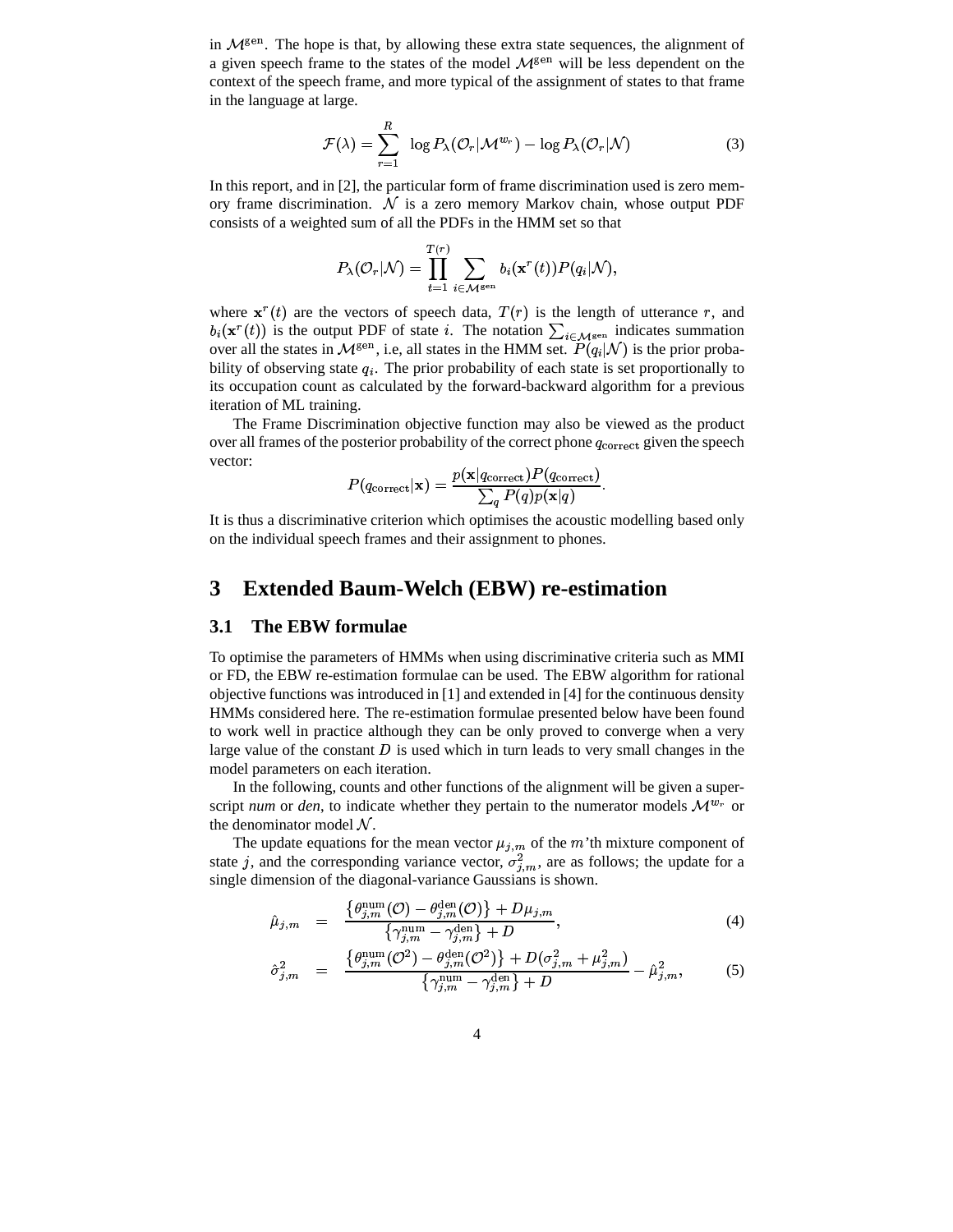where  $\theta_{j,m}(\mathcal{O})$  represents the sum of the training data weighted by the probability of occupying that mixture component, i.e.:

$$
\theta_{j,m}(\mathcal{O})=\sum_{r=1}^R\sum_{t=1}^{T_r}\gamma_{j,m}^r(t)x^r(t),
$$

and  $\theta_{j,m}(\mathcal{O}^2)$  is a similar sum of squared input values.  $\gamma_{j,m}^r(t)$  is the probability of occupying mixture m of state j at time t, and  $\gamma_{j,m}$  is the count of the number of times mixture component  $m$  of state  $j$  is occupied, i.e.:

$$
\gamma_{j,m}=\sum_{r=1}^R\sum_{t=1}^{T_r}\gamma_{j,m}^r(t).
$$

#### **3.2 Mixture Weight Updates**

The formula used for continuous EBW updates is similar to the update for discrete output probabilities originally put forward in [1]. The original (discrete) updates were as follows:

$$
\hat{c}_{j,m} = \frac{c_{j,m} \left\{ \frac{\partial \mathcal{F}(\lambda)}{\partial c_{j,m}} + C \right\}}{\sum_{\hat{m}} c_{j\hat{m}} \left\{ \frac{\partial \mathcal{F}(\lambda)}{\partial c_{j\hat{m}}} + C \right\}},\tag{6}
$$

where the derivatives  $\frac{\partial \mathcal{F}(\lambda)}{\partial c}$  are give  $\frac{\partial \mathcal{F}(\lambda)}{\partial c_{j,m}}$  are given by:

$$
\frac{\partial \mathcal{F}(\lambda)}{\partial c_{j,m}} = \frac{1}{c_{j,m}} (\lambda_{j,m}^{\text{num}} - \lambda_{j,m}^{\text{den}}). \tag{7}
$$

However, these are not the values commonly used in Equation 6 when performing EBW re-estimation. Merialdo [13] found while performing gradient optimisation for disriminative training of discrete HMM systems that the gradients were excessively dominated by low valued parameters, due to the division by  $c_{j,m}$  in Equation 7. He therefore improved convergence by substituting into the formula the alternative expression:

$$
\frac{\partial \mathcal{F}}{\partial c_{j,m}} \simeq \frac{\lambda_{j,m}^{\text{num}}}{\sum_{\hat{m}} \lambda_{j,\hat{m}}^{\text{num}}} - \frac{\lambda_{j,m}^{\text{den}}}{\sum_{\hat{m}} \lambda_{j,\hat{m}}^{\text{den}}}
$$
(8)

This equation differs considerably from Equation 7. The most we can say is that the sign of the derivatives calculated both ways will probably be the same, assuming the total numerator and denominator occupancies for the state are roughly equal. However, in experiments reported in [3], this approximation dramatically improved the rate of convergence for discrete HMMs. A look at Equations 6 and 8 shows why the equations might be effective. The value of the approximation to the derivative as calculated in Equation 8 is normalised to lie between -1 and 1; this means that the same value of  $C$ will be appropriate for all mixtures.

A problem encountered in practice with these altered update equations is that, during training, the objective function starts to decrease again after increasing to near its maximum [3]. This is not surprising, since even the sign of the derivative in the approximation of Equation 8 may differ from the actual value: i.e, although Equation 8 may give good results, it is not a good approximation to the derivative.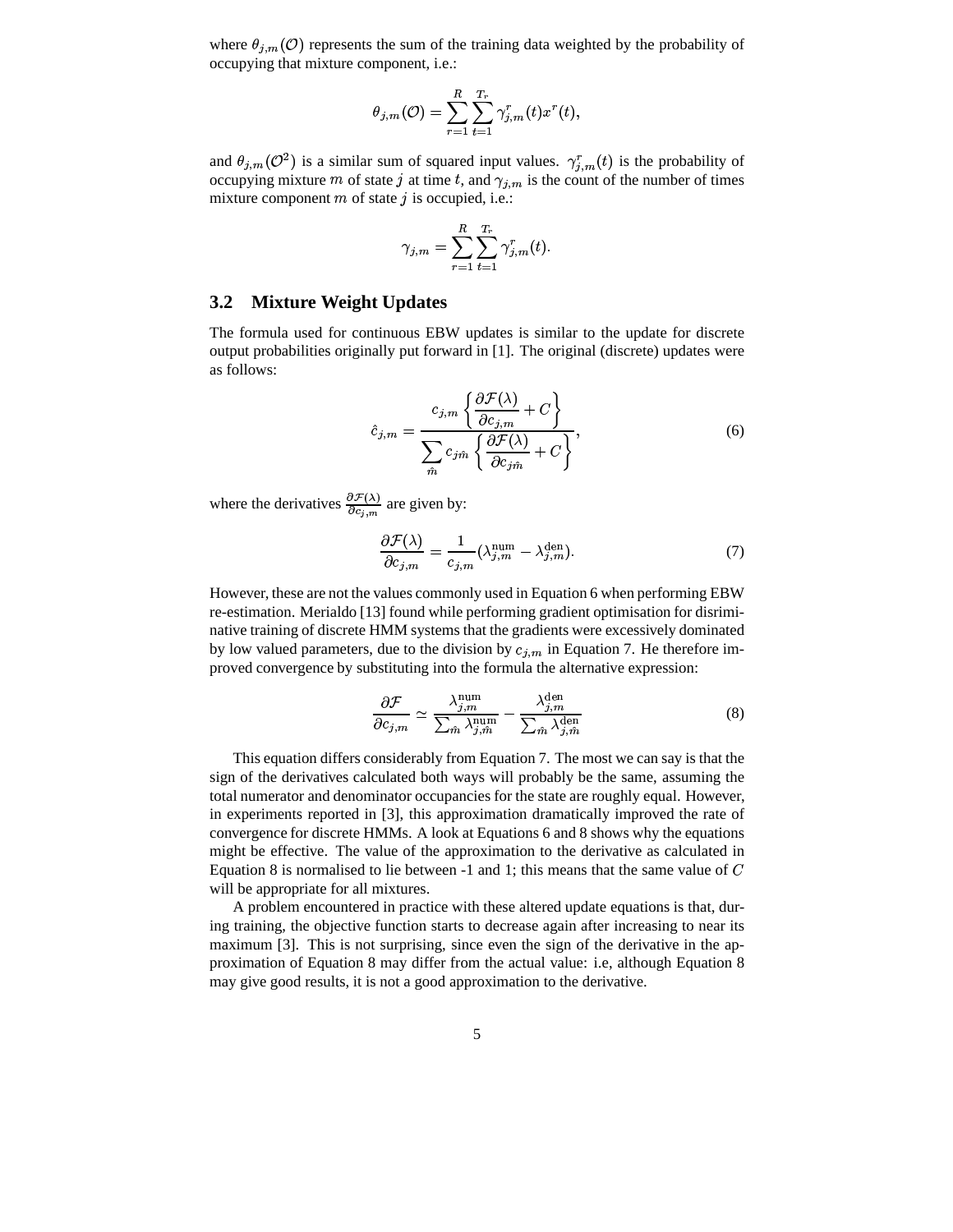#### **3.3 Alternative Mixture Weight Updates**

An alternative set of mixture weight update equations were developed. These may be used instead of the standard equations as described in Section 3.2, but are not essential for the performance of implementation described here.

The update consists of choosing the mixture weights  $\hat{c}_m$  which maximise the following expression, subject to the sum-to-one constraint:

$$
\sum_{m=1}^{M} \gamma_m^{\text{num}} \log \hat{c}_m - \frac{\gamma_m^{\text{den}}}{\bar{c}_m} \hat{c}_m \tag{9}
$$

where  $\gamma_m^{\text{num}}, \gamma_m^{\text{den}}, \bar{c}_m, \hat{c}_m$  are respectively the numerator and denominator mixture occupancies and the old and new mixture weights. The subscript  $j$ , specifying the state, is omitted for brevity. The optimisation may be performed by starting from some initial set of mixture weights, choosing each weight in turn, and optimising its value while scaling the others to enforce the sum-to-one constraint. The process is repeated until convergence is reached. Each update reduces to a quadratic equation; however, zero numerator occupancies must be handled as a special case. These updates may be used either to update mixture components or, if MMI training is being performed, to update the transition matrices as well. Note that in the absence of denominator occupancies the update reduces to the standard Baum-Welch update.

Experiments on the Resource Management corpus showed an improvement in the optimisation of the Frame Discrimination criterion from the use of these equations, both on the training and validation data. The improvement was of the order of 10-20% of the total change in the criterion.

#### **Justification**

In HMM systems, increasing the value of a mixture weight will tend to increase the corresponding occupancy, and decreasing it will tend to decrease the occupancy. If it was known in advance what the effect of changing the mixture weights  $c_m$  would be on the occupancies  $\gamma_m^{\text{num}}$  and  $\gamma_m^{\text{den}}$ , then gradient descent could be performed efficiently based on this knowledge without actually calculating the new occupancies using a method such as the Forward-Backward algorithm. Of course, this is not possible because it cannot be known exactly what the new occupancies will be. But it is possible to make non-infinitesimal updates by estimating limits on the change of the occupancies as mixture weights change. It was assumed that:

The occupancy  $\gamma_m$  of a Gaussian changes by a factor that is between 1 and the relative change in the mixture weight.

Only the variation in the mixture weights of one state are considered, so that the parameter set  $\lambda$  becomes a vector of (for convenience) logs of mixture weights  $(\log c_1 \dots \log c_M)$ . Consider the function  $\mathcal{G}(\hat{\lambda}, \bar{\lambda}) = \mathcal{F}(\hat{\lambda}) - \mathcal{F}(\bar{\lambda})$ , where F is the FD criterion as defined is Equation 3,  $\bar{\lambda}$  is the initial set of parameters and  $\hat{\lambda}$  is the updated set. Note that if  $\mathcal{G}(\hat{\lambda}, \bar{\lambda}) > 0$ , this corresponds to an increase in the objective function. The value of  $\mathcal{G}(\hat{\lambda}, \bar{\lambda})$  may be expressed as the line integral:

$$
\begin{aligned}\n\mathcal{G}(\hat{\lambda}, \bar{\lambda}) &= \oint_{\bar{\lambda} \to \hat{\lambda}} \nabla_{\lambda} \mathcal{F}(\lambda) . d\lambda \\
&= \oint_{\bar{\lambda} \to \hat{\lambda}} \sum_{m=1}^{M} \frac{\partial F}{\partial (\log c_m)} d(\log c_m).\n\end{aligned}
$$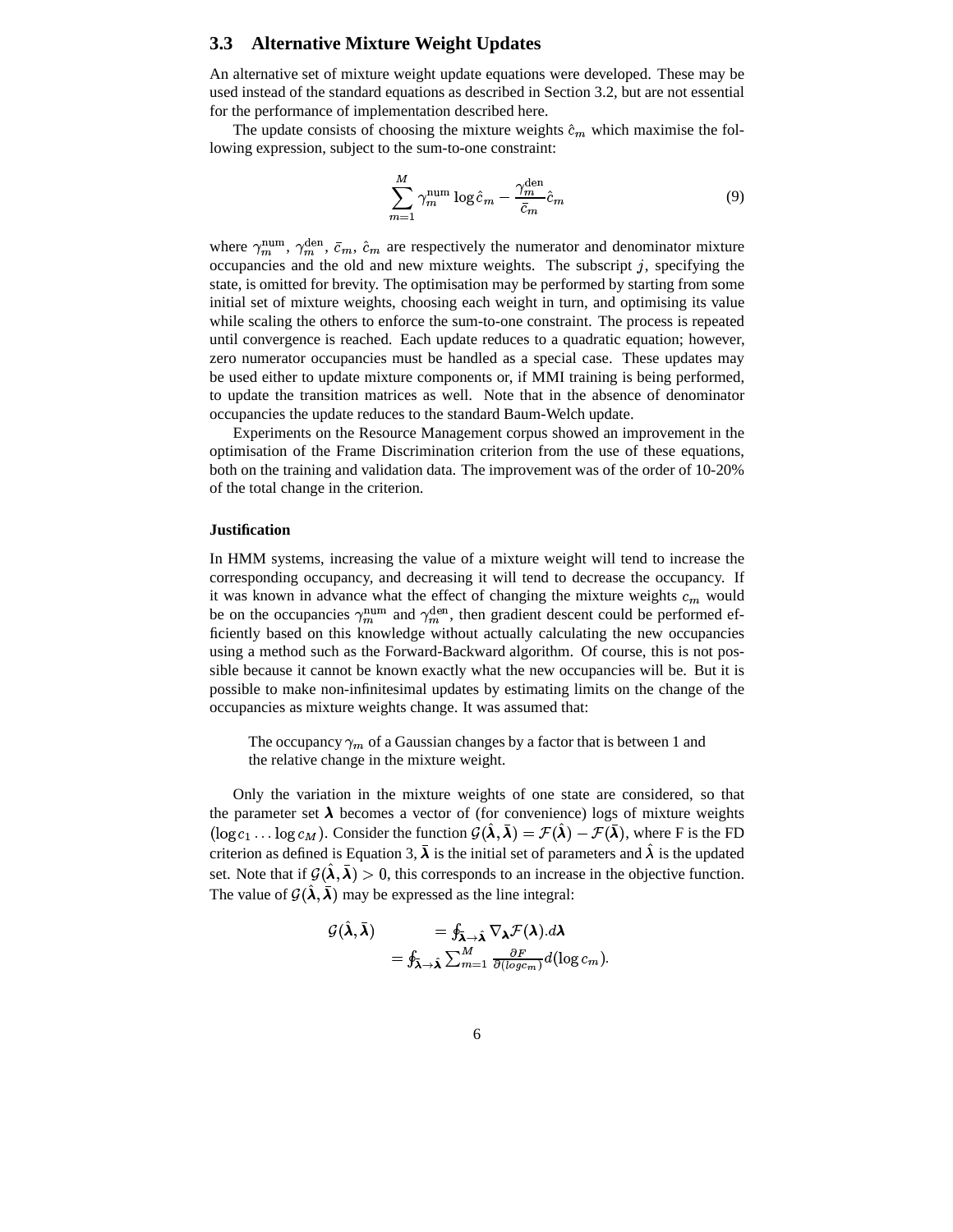which is the integral along some path from the old parameters to the new parameters of the change in the objective function. We can choose to integrate along any path between  $\hat{\lambda}$  and  $\bar{\lambda}$  along which  $\mathcal{F}(\lambda)$  is defined: i.e, any path that preserves the sumto-one constraint on the mixture weights. For convenience, we will choose the path corresponding to the straight line between  $(\bar{c}_1 \ldots \bar{c}_M)$  and  $(\hat{c}_1 \ldots \hat{c}_M)$ . Of course, this is not a straight line as far as  $\lambda$  is concerned, since  $\lambda$  is a vector of the logs of the weights.

The values  $\frac{\partial \log \mathcal{F}}{\partial \log c_m}$  are given by  $\gamma_m^{\text{num}} - \gamma_m^{\text{den}}$ , so:

$$
\mathcal{G}(\hat{\boldsymbol{\lambda}},\bar{\boldsymbol{\lambda}})=\oint_{\bar{\boldsymbol{\lambda}}\to\hat{\boldsymbol{\lambda}}}\sum_{m=1}^M\;(\gamma_m^\text{num}-\gamma_m^\text{den})\;d(\log c_m).
$$

If we assume for a moment that the numerator occupancies remain the same as the weights are changed, i.e,  $\gamma_m^{\text{num}} = \bar{\gamma}_m^{\text{num}}$ , and that the denominator occupancies vary with the weights as  $\gamma_m^{\text{den}} = \frac{c_m}{\bar{c}_m} \bar{\gamma}_m^{\text{den}}$ , giving the function

$$
\mathcal{H}(\hat{\boldsymbol{\lambda}},\bar{\boldsymbol{\lambda}})=\oint_{\bar{\boldsymbol{\lambda}}\to\hat{\boldsymbol{\lambda}}}\sum_{m=1}^{M}\left(\bar{\gamma}_{m}^{\text{num}}-\frac{c_{m}}{\bar{c}_{m}}\bar{\gamma}_{m}^{\text{den}}\right)d(\log c_{m}),\qquad(10)
$$

then it can be shown (and will be shown, below) that  $\mathcal{H}(\hat{\bm{\lambda}},\bar{\bm{\lambda}})\leq\mathcal{G}(\hat{\bm{\lambda}},\bar{\bm{\lambda}}).$  This is useful because  $\mathcal{H}(\hat{\lambda}, \bar{\lambda})$  is now a known function, it may therefore be maximised by varying the mixture weights, and the inequality guarantees that the "real" objective function  $\mathcal G$ will thereby be increased. This is the kind of proof which has been used in the past to prove the BW and EBW update equations [1, 4].

Thisinequality can be proved for each component of the summation separately. The path along which we are integrating corresponds to a straight line between  $(\bar{c}_1 \dots \bar{c}_M)$ and  $(\hat{c}_1 \dots \hat{c}_M)$ , so each value  $\log c_m$  is either increasing or decreasing, and does not alternate between the two. In order to prove that  $\mathcal{H}(\hat{\bm{\lambda}},\bar{\bm{\lambda}}) \leq \mathcal{G}(\hat{\bm{\lambda}},\bar{\bm{\lambda}})$ , it is sufficient to prove that

$$
\left(\bar{\gamma}_m^{\text{num}} - \frac{c_m}{\bar{c}_m} \bar{\gamma}_m^{\text{den}}\right) d(\log c_m) \le \left(\gamma_m^{\text{num}} - \gamma_m^{\text{den}}\right) d(\log c_m). \tag{11}
$$

For those  $c_m$  that are increasing, the inequality of Equation 11 is valid since  $d(\log c_m) > 0$  and according to our eccurations  $\bar{\epsilon}_{\text{all}}^{\text{num}}$  (the original eccuration)  $\epsilon_{\text{all}}^{\text{num}}$  (the set 0, and according to our assumptions,  $\bar{\gamma}_m^{\text{num}}$  (the original occupancy)  $\leq \gamma_m^{\text{num}}$  (the actual occupancy, which is increasing), and  $\gamma_m^{\text{den}} \leq \frac{c_m}{\bar{c}_m} \bar{\gamma}_m^{\text{den}}$ . Similar reasoning holds for those  $c_m$  that are decreasing.

A closed form for  $\mathcal{H}(\hat{\lambda}, \bar{\lambda})$  can be obtained by integrating. Since each element of the summation in Equation 10 only depends on one mixture weight  $c_m$ ,  $\mathcal{H}(\hat{\lambda}, \bar{\lambda})$  can be written as:

$$
\sum_{m=1}^M \int_{\log c_m = \log \bar{c}_m}^{\log \hat{c}_m} \left(\bar{\gamma}_m^{\text{num}} - \frac{c_m}{\bar{c}_m} \bar{\gamma}_d^{\text{den}} \right) d(\log c_m).
$$

Integrating over each of the  $(\log c_m)$ , and noting that  $c_m = \exp(\log c_m)$ , which is unchanged by integration w.r.t.  $\log c_m$ , we have:

$$
\mathcal{H}(\hat{\boldsymbol{\lambda}}, \bar{\boldsymbol{\lambda}}) = K + \sum_{m=1}^{M} \bar{\gamma}_m^{\text{num}} \log \hat{c}_m - \bar{\gamma}_m^{\text{den}} \frac{\hat{c}_m}{\bar{c}_m}.
$$
 (12)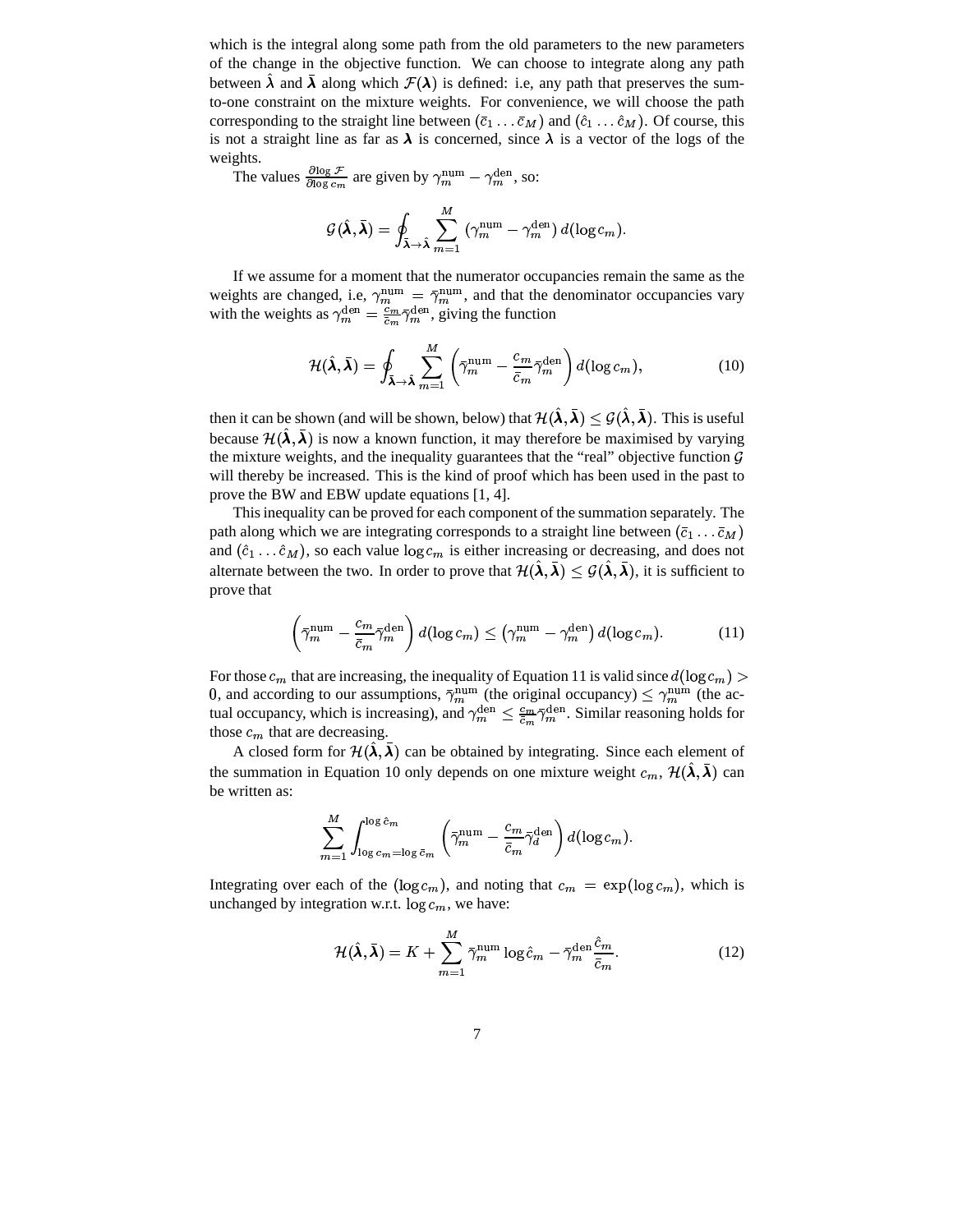The optimisation of  $\hat{\lambda}$  to maximise  $\mathcal{H}(\hat{\bm{\lambda}},\bar{\bm{\lambda}})$  will start at the original mixture weights  $\bar{\bm{\lambda}}$ , and  $\mathcal{H}(\hat{\bm{\lambda}},\bar{\bm{\lambda}})=0$ , so the optimisation is bound to result in  $\mathcal{H}(\hat{\bm{\lambda}},\bar{\bm{\lambda}})\geq 0$ , and hence  $\mathcal{G}(\hat{\lambda},\bar{\lambda})\geq 0$ , which in turn guarantees an increase (or no change) in the objective function  $F$ . This of course is based on our bounds on the occupancies (which are assumed, and not proven), and only applies to the case where we are updating one set of mixture weights, whereas we will be updating all sets. However, in practice they seem to work well, and in any case the update equations which they replace were based on even weaker logic (see the previous section).

#### **3.4 Setting the constant D**

 $D$  is the smoothing constant in Equations 4 and 5 for updating the Gaussian parameters. In [4], where the EBW updates for continuous HMMs were introduced, and in subsequent work with continuous HMMs, D was set to twice the minimum positive value needed to ensure that all variances were positive. Alterations are made to this approach for the current work and these are described below. These alterations are reported in detail because they were essential in getting the system to register an improvement from FD training.

The value of the constant D is important: too low a figure results in slow convergence, and too high a figure will result in instability. Inspection of Equations 4 and 5 shows that for reasonable updates D must have about the same magnitude as the occupancies (or counts)  $\gamma_{i,m}$ . Thus, a value of D which is high enough to smooth a frequently used phone model may be too large for a less frequently used model. Accordingly, for work with large HMM systems D has been set at a phone level (e.g., [5, 8]).

A suitable value of D is normally found by calculating the minimum positive value which ensures that all variance updates are positive, and doubling it. Doubling D is supposed to provide a margin which ensures that the value chosen is considerably larger than any value which gives negative updates. However, it was observed that if the minimum value which ensures positive updates is close to zero (i.e, considerably smaller than the occupancy counts  $\gamma_{j,m}^{\text{num}}$  and  $\gamma_{j,m}^{\text{dem}}$ , then doubling it will have little effect. Extreme values of mean and variance could still result. An attempt was made to correct this by introducing a floor on D.

#### **3.5 Flooring D**

In experiments reported here, D was set on a phone-by-phone basis as in [5], subject to a floor at the maximum of  $\gamma_{j,m}^{\text{num}}$  or  $\gamma_{j,m}^{\text{den}}$  for any mixture component in the phone. The use of a floor was found to improve both convergence of the FD criterion and recognition performance. Figure 1 shows the effect on FD criterion optimisation and recognition performance of three different floors on D: zero, the maximum value of any of  $\gamma_{j,m}^{\text{num}}$  or  $\gamma_{j,m}^{\text{den}}$  for any mixture component in the phone, and the maximum value of  $\gamma_{i,m}^{\text{den}}$  in the phone. This was for FD training of a single Gaussian system on the RM corpus; the details of the experiment are the same as for similar experiments described later.

Figure 2 shows the effect on the FD criterion of setting D per Gaussian mixture component as compared to per phone, both subject to a floor at the larger of the numerator or denominator occupancies. This is for the 6-mixture component RM system, as described below. The Gaussian-level constants were found to be more effective than the phone-level constants. The reader may be interested to know that the value of the constant D the authors are currently using is set on a per-Gaussian basis to twice the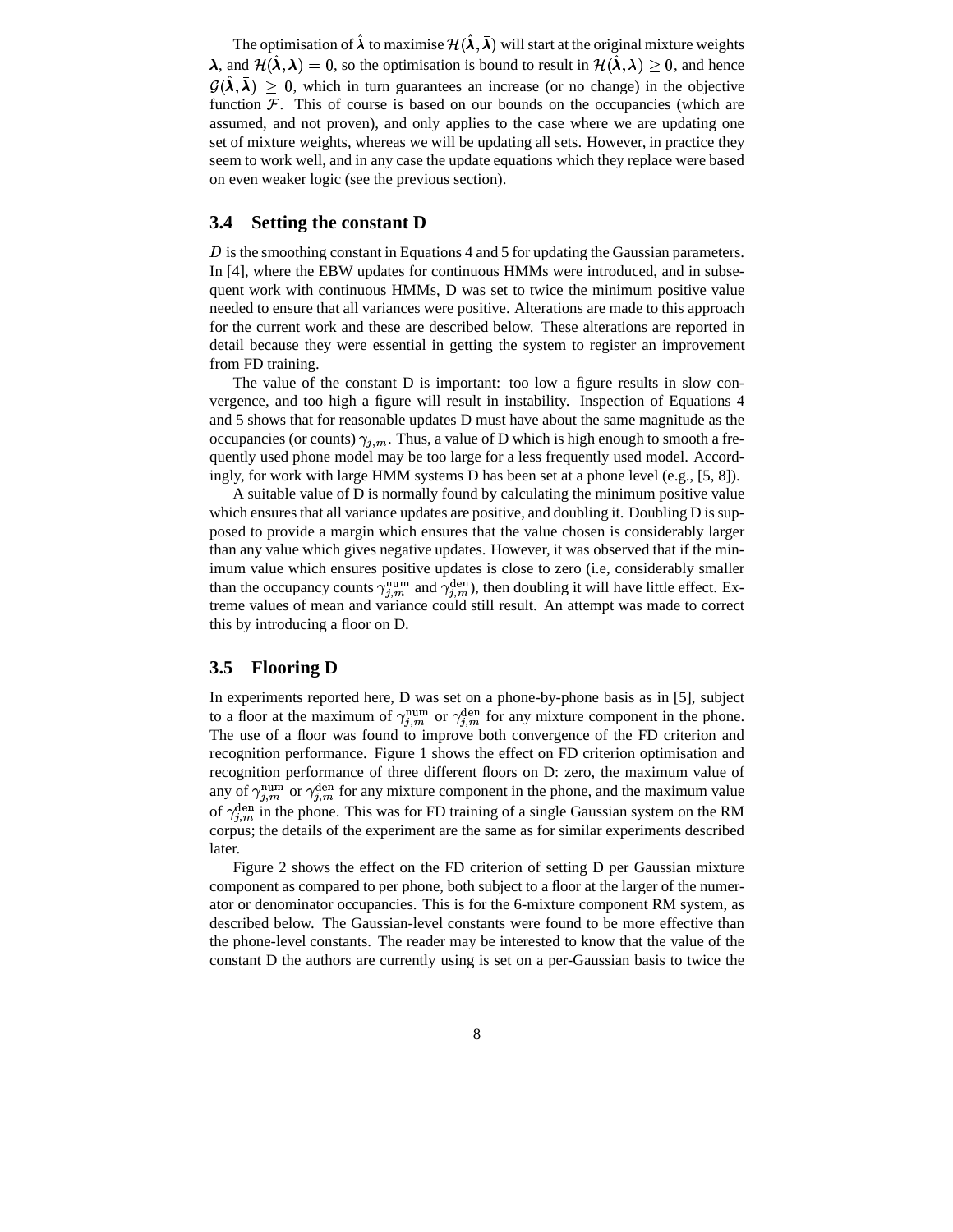

Figure 1: Comparison of various floorings on D, when set on a phone level



Figure 2: Setting D on a Gaussian vs. phone level.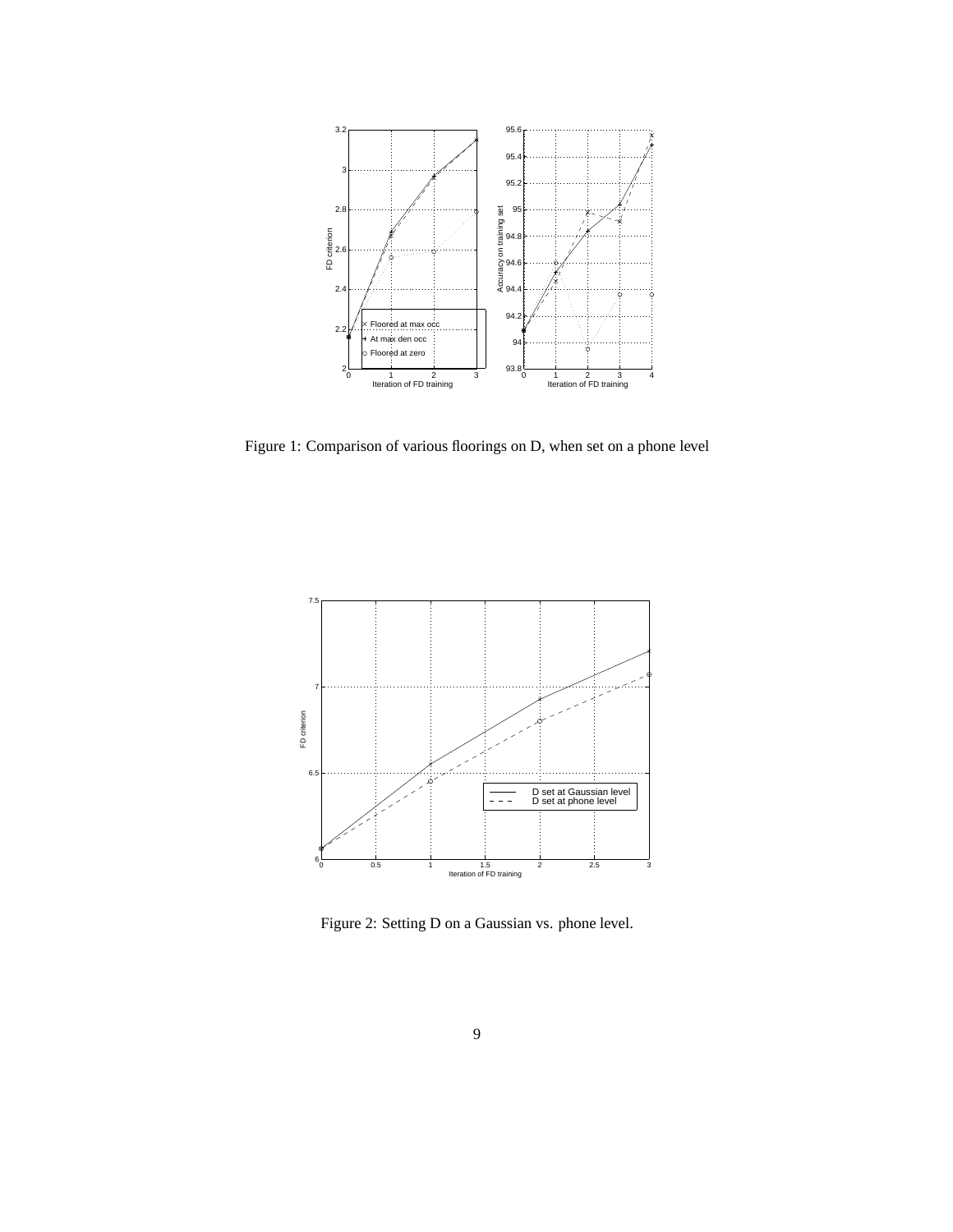minimum value need to give positive variance updates for all dimensions of the Gaussian, or the denominator mixture occupancy  $\gamma_{jm}^{\text{den}}$ , whichever is greatest. This appears to work very well.

#### **3.6 Implementation Considerations**

In re-estimating the parameters it is necessary to calculate the denominator occupancies  $\gamma_{j,m}^{r,\text{den}}(t)$  for each time frame and each mixture component in the HMM set:

$$
\gamma_{j,m}^{r,\text{den}}(t) = \frac{c_{j,m}b_{j,m}(\mathbf{x}^r(t))P(q_i|\mathcal{N})}{\sum_{j \in \mathcal{M}_{\text{gen}}} \sum_{m=1}^{M_j} c_{j,m}b_{j,m}(\mathbf{x}^r(t))P(q_j|\mathcal{N})}
$$
(13)

where  $b_{j,m}(\cdot)$  is the Gaussian associated with mixture m of state j,  $c_{j,m}$  is the mixture weight for the Gaussian,  $M_j$  is the number of Gaussians in the mixture for state j and  $P(q_j|N)$  is the prior probability for state j. It follows from Equation 13 that  $b_{j,m}(\mathbf{x}^r(t))$  must be calculated for each Gaussian in the system and for every time frame, and thus the overall computation is dominated by calculation of the denominator occupancies. In the case of the numerator occupancies, beam pruning applied to the forward-backward algorithm may be used to optimise their computation, and in any case the numerator model (transcription model) for a given utterance is unlikely to contain all states in the HMM set. To make FD practical for large HMM systems (13) should be computed for just the most likely Gaussians in the system (which together contribute nearly all the log likelihood per frame) and the denominator of (13) computed over just those Gaussians. Therefore, the Roadmap algorithm was developed with the aim of finding the most likely Gaussians in the system for each speech frame.

## **4 The Roadmap algorithm**

The purpose of this algorithm is to reliably find those Gaussians in the system which best match the input for each time frame, while minimising computation. It operates by setting up for each Gaussian a list of the most similar Gaussians in the system, forming a "roadmap"– hence the name. Search is local, centering around those Gaussians that have already been found to score best.

#### **4.1 Distance Measure**

A widely used measure of the distance between two Gaussians is the divergence. However for current purposes it was found that the divergence gives too high a value for the difference between two Gaussians when they have very different variances. Therefore an alternative distance measure was sought and one based on Gaussian "overlap" developed.

The overlap between two univariate Gaussians is shown in Figure 3, being defined as:

$$
O(g^{(1)}(\cdot),g^{(2)}(\cdot))=\int_{x=-\infty}^{+\infty}min(g^{(1)}(x),g^{(2)}(x))dx
$$

 between univariate Gaussians is the negative log of the overlap. To deal with multivariwhere  $g^{(1)}(\cdot)$  and  $g^{(2)}(\cdot)$  represent the Gaussian functions. A suitable distance measure ate Gaussians with diagonal covariance matrices, the distance between corresponding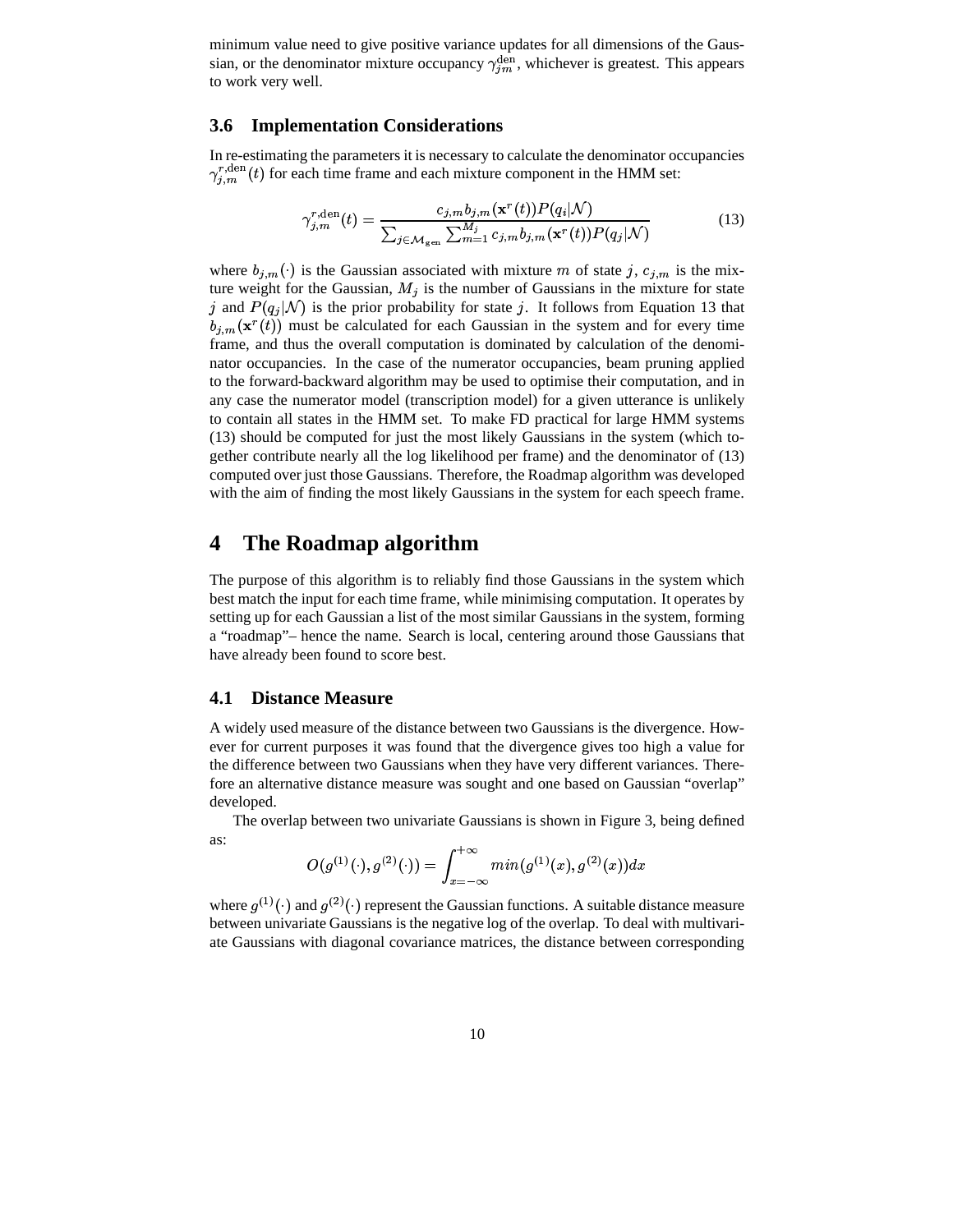

Figure 3: Overlap of univariate Gaussians

univariate Gaussians is summed over all dimensions to finally give a distance measure:

$$
\delta({\bf g}^{(1)}(\cdot),{\bf g}^{(2)}(\cdot))=\sum_{i=1}^d -\log O(g_i^{(1)}(\cdot),g_i^{(2)}(\cdot)),
$$

where **g** is a multivariate Gaussian  $\mathcal{N}(\mathbf{x}|\boldsymbol{\mu}, \boldsymbol{\Sigma})$  and  $g_i(\cdot)$  is the univariate Gaussian  $\mathcal{N}(x | \mu_i, \Sigma_{ii}).$ 

The use of the overlap-based distance measure in the Roadmap algorithm decreases the average reduction in total log probability per frame by a factor of 7 relative to the case where divergence is used and the measure may have utility in other applications where a distance measure between two Gaussians is required.

#### **4.2 Setting Up The Similarity Relation**

For the roadmap algorithm to operate, for each Gaussian a list of other similar Gaussians is required. Here follows a description of the algorithm used in obtaining it.

The first stage is to obtain, for each Gaussian  $a$ , a list of the closest  $n$  Gaussians in the system, according to the distance measure defined above. In experiments reported here,  $n = 20$ . The algorithm used to do this is described in Section 4.3.

The second stage adds to the similarity list of Gaussians close to  $a$ , those  $b$  such that  $a$  is in the list of  $b$ . This avoids the problem case where a Gaussian is not very close to any other Gaussians, and may never itself appear in any of these lists.

The third stage of building the similarity lists removes redundant entries: entries are not required if there already exists another indirect route via an intermediate Gaussian. Redundancy is defined more precisely in terms of the distance of the indirect route from  $a$  to  $b$  via  $c$ . The condition for the path between  $a$  and  $b$  being redundant is:

$$
\exists c : \delta(a, c) < 0.9\delta(a, b) \land \delta(c, b) < 0.9\delta(a, b) \land \delta(a, c) + \delta(c, b) < 1.7\delta(a, b). \tag{14}
$$

The removal of all these redundant links causes a modest increase in the performance of the Roadmap algorithm.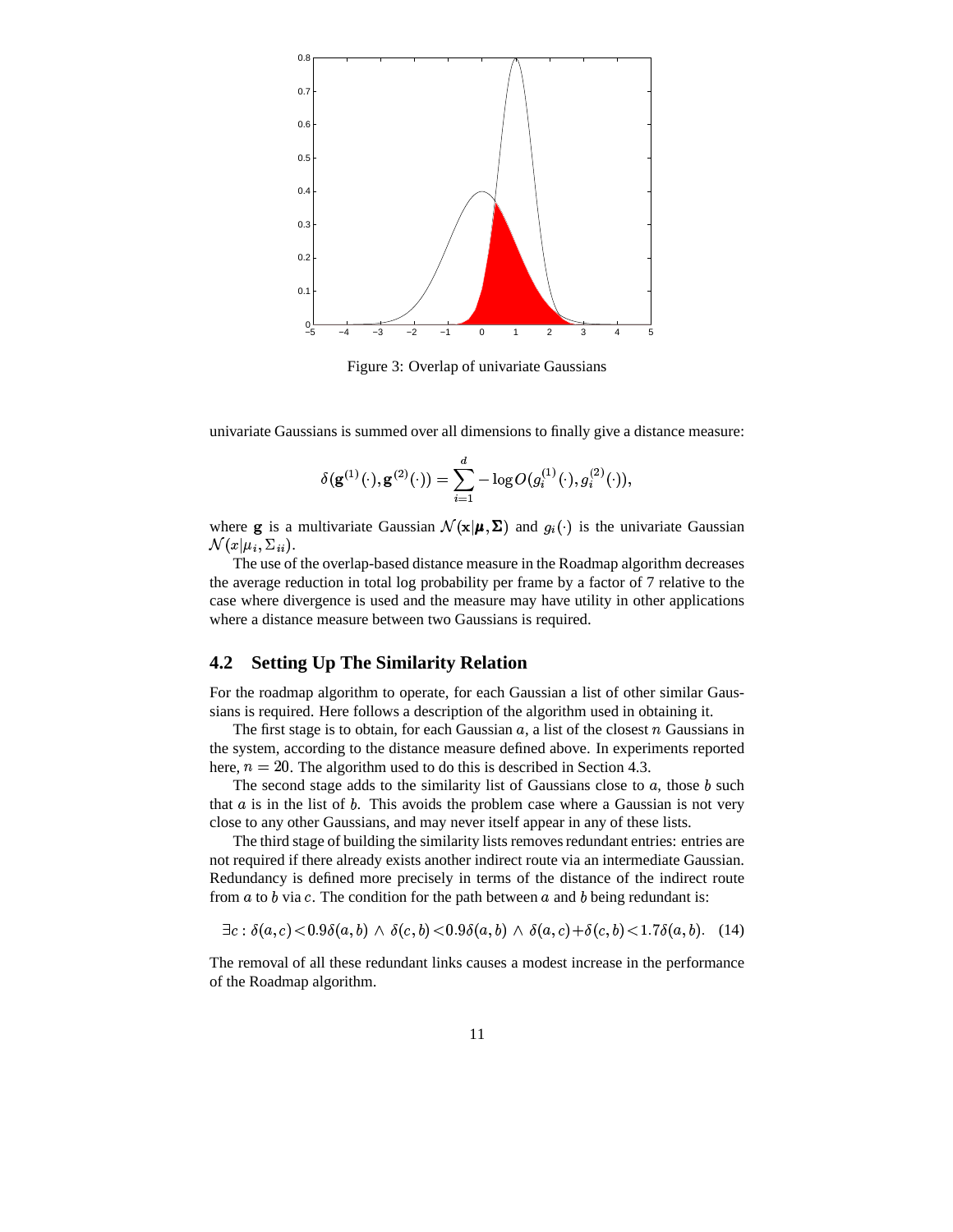Finally the similarity lists for each Gaussian are sorted in order of distance with the closest Gaussians first in the list.

### **4.3 Setting up the initial similarity lists**

As mentioned above, the first stage of the initialisation of the list of similar Gaussians consists of obtaining, for each Gaussian  $a$ , a list of the closest  $n$  Gaussians in the system. This process dominates the initialisation. A naive implementation would involve finding the distance between each pair of Gaussians, and would take time proportional to the square of the number of Gaussians in the system. This is clearly not suitable for very large HMM sets. An approximate scheme was therefore used which nevertheless found the closest  $n$  Gaussians almost without fail. The algorithm is iterative, requiring perhaps ten iterations, indexed by i, to converge. In the following description,  $S_i(a)$ ) and  $\overline{a}$ refers to the approximation at the  $i$ 'th iteration to the list of the n closest Gaussians to  $\alpha$ ; it is a list of  $\eta$  or less Gaussians. Each iteration consists of two stages, as follows:

**Initialisation** Initialise  $S_i(a) \leftarrow S_{i-1}(a)$  for all a, or to the empty set if  $i = 0$ .

- **Stage 1** For each pair of Gaussians a and c which are linked by roads via some other Gaussian b, we evaluate the overlap-based distance measure  $\delta(a, c)$ , and add  $a$ to  $S_i(c)$  and vice versa. If as a result  $|S_i(a)| > n$ , we remove from it the furthest element from a; likewise for  $S_i(c)$ .
- **Stage 2** For each Gaussian  $a$  we test a number (20 in this case) of randomly chosen Gaussians, as in Stage 1. This is to "seed" the algorithm, and is done every time rather than just at the start because this was found to improve performance.

The algorithm iterates until the percentage change in the summed distances  $\sum_a \sum_{b \in S_i(a)} \delta(a, b)$ <br>mall (<0.05%). This usually happens in about ten iterations. Spot checks are car is small  $(<0.05\%)$ . This usually happens in about ten iterations. Spot checks are carried out to test the accuracy of the algorithm, by finding the closest Gaussians to a small number of Gaussians by brute force and comparing them with the results of this algorithm. The  $n$  closest Gaussians are found almost without fail.

The essence of the algorithm is as described above. But there are some important details which are required for sufficiently fast operation. Firstly, it is important not to test the pair  $(a, c)$  any more than necessary, as calculation of overlap is timeconsuming. Therefore, two optimisations are made. This first is that a hash table is used to store those Gaussians  $c$  for which the pair  $(a, c)$  has already been tested, for the current value of  $\alpha$ . This avoids calculating the distance between a given pair more than once per iteration. The second optimisation aims to avoid calculating the distance between a given pair many times on different iterations. We store for each entry  $c$  in  $S_i(a)$  the iteration at which it was added to that set. These numbers can be used to work out, for each  $a$ , those  $c$  which we know to have been tested on a previous iteration, and these distances do not have to be calculated again. This set of previously tested Gaussians is also stored as a hash table.

For further speedup, an approximation to the overlap formula for a single dimension of a Gaussian was used in finding the lists of closest Gaussians. The real formula is too inefficient, as it involves working out the places where the Gaussian likelihoods are equal and using a table of the Gaussian integral to calculate three separate areas. The alternative used was as follows. It only applies where  $\sigma_2 \leq \sigma_1$ ; the Gaussians were swapped in the other case.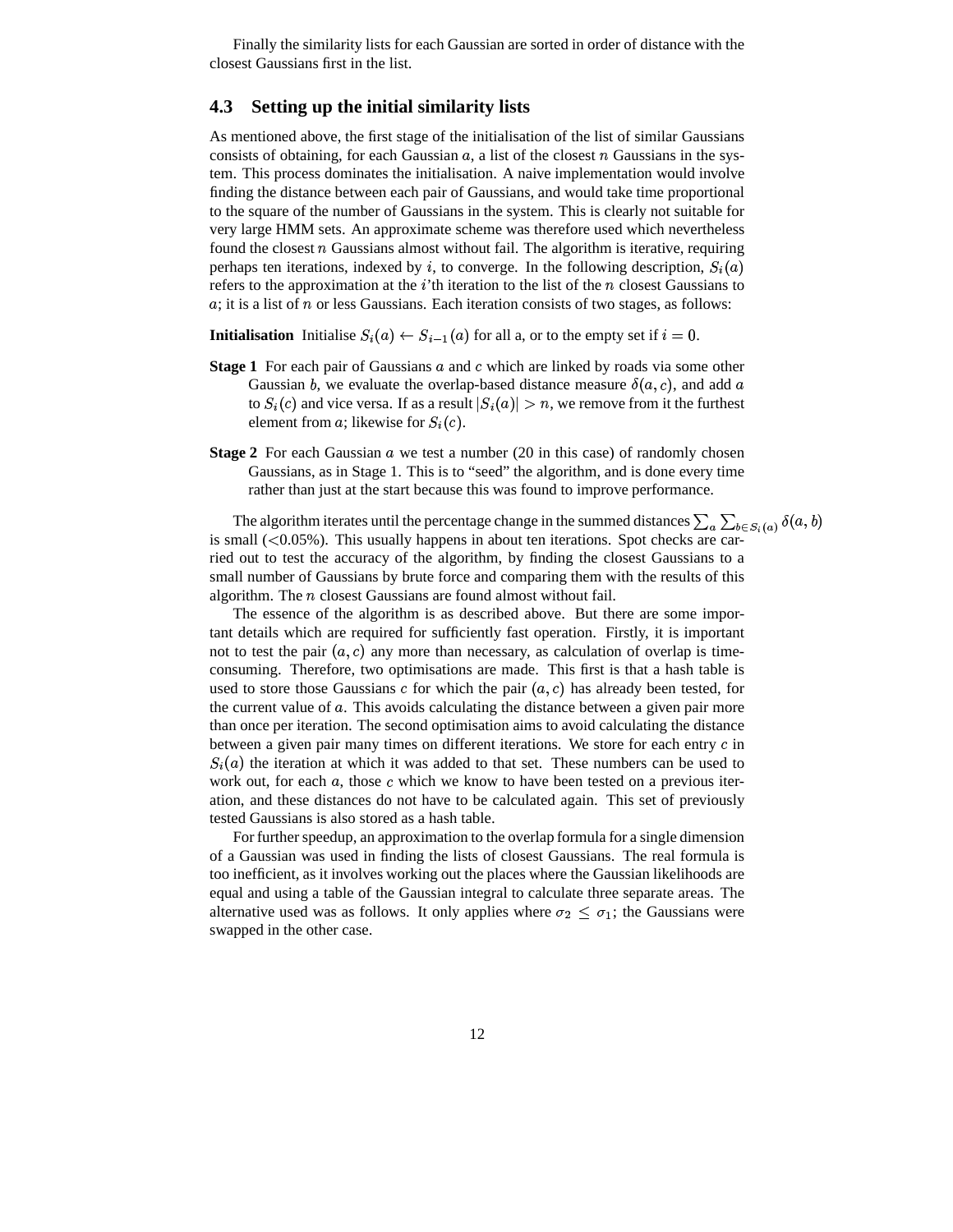$$
\sigma = \frac{\sigma_2}{\sigma_1} \tag{15}
$$
\n
$$
\mu = \frac{\mu_2 - \mu_1}{\sigma_1} \tag{16}
$$

 $\overline{a}$ 

$$
\log(\text{overlap}) \simeq \frac{-0.0557}{\sigma} + 0.3137\sigma - 0.3292\mu^2 - 0.0037\frac{\mu^2}{\sigma} + 0.0429\mu^2\sigma - (0.3137 - 0.0557)
$$
\n(17)

This approximation had very little effect on the lists of closest Gaussians. The real formula for overlap, rather than the approximation, was used when testing for redundant links using the criterion mentioned in Equation 14.

#### **4.4 Finding the Best Gaussians**

This section concerns the run-time operation of the Roadmap algorithm. It is a hillclimbing algorithm which for each speech frame starts from an initial set of Gaussians and aims to terminate having calculated a set of Gaussians including the most likely ones for the input speech vector. The initial set of Gaussians could either be a single random Gaussian or a number of the best Gaussians from the last speech frame. Firstly the log likelihood of each of the initial set of Gaussians is evaluated. For the Gaussians which are most likely the Gaussians closest to them (as determined by the similarity lists) are examined. The idea is that the algorithm will eventually go towards the region of Gaussians which are most likely given the input speech vector.

In this algorithm, we do not know when the most likely Gaussian in the entire system has been evaluated, so we use heuristics to tell us when to stop. At the end, all Gaussians  $b_{j,m}$  which have been evaluated are returned, along with the calculated values  $b_{j,m}(\mathbf{x}^r(t))$ . These can then be used to calculate the occupancies  $\gamma_{j,m}^r(t)$  used in the EBW update equations.

In the following description of the Roadmap algorithm, Gaussian functions will be denoted  $\alpha$ . The rule by which a Gaussian is chosen to be computed is as follows: from among those Gaussians which have already been evaluated, take the Gaussian  $a$  which gives the highest likelihood for the input. Then evaluate the first Gaussian in  $\vec{a}$ 's list, i.e, that closest to  $a$ , if it has not already been evaluated. Otherwise compute the next in  $a$ 's list. If all Gaussians in  $a'$ 's list have been evaluated, the same procedure is followed for the Gaussian which gives the next best likelihood for the input. If all Gaussians in the lists of all those which have been computed have themselves also been evaluated, then evaluate a random Gaussian. This situation can occur if there are no links ("roads") from an isolated region of Gaussians. The algorithm terminates when all the Gaussians close to a fixed number (perhaps 20) of the best Gaussians have been tested.

The set of Gaussians which is initially examined may consist of either a single arbitrary Gaussian or the best  $M$  Gaussians from the last input frame. In the experiments reported here, the best 20 from the last input frame were used. It is found that in practice the Roadmap algorithm can reliably find the most likely Gaussians in the system for each frame while only evaluating a small percentage of them (typically between 1 and 10%, decreasing with increasing system size).

#### **4.5 Performance**

The performance of the Roadmap algorithm is judged by the average number of Gaussians calculated per time frame and the average decrease in total likelihood of the input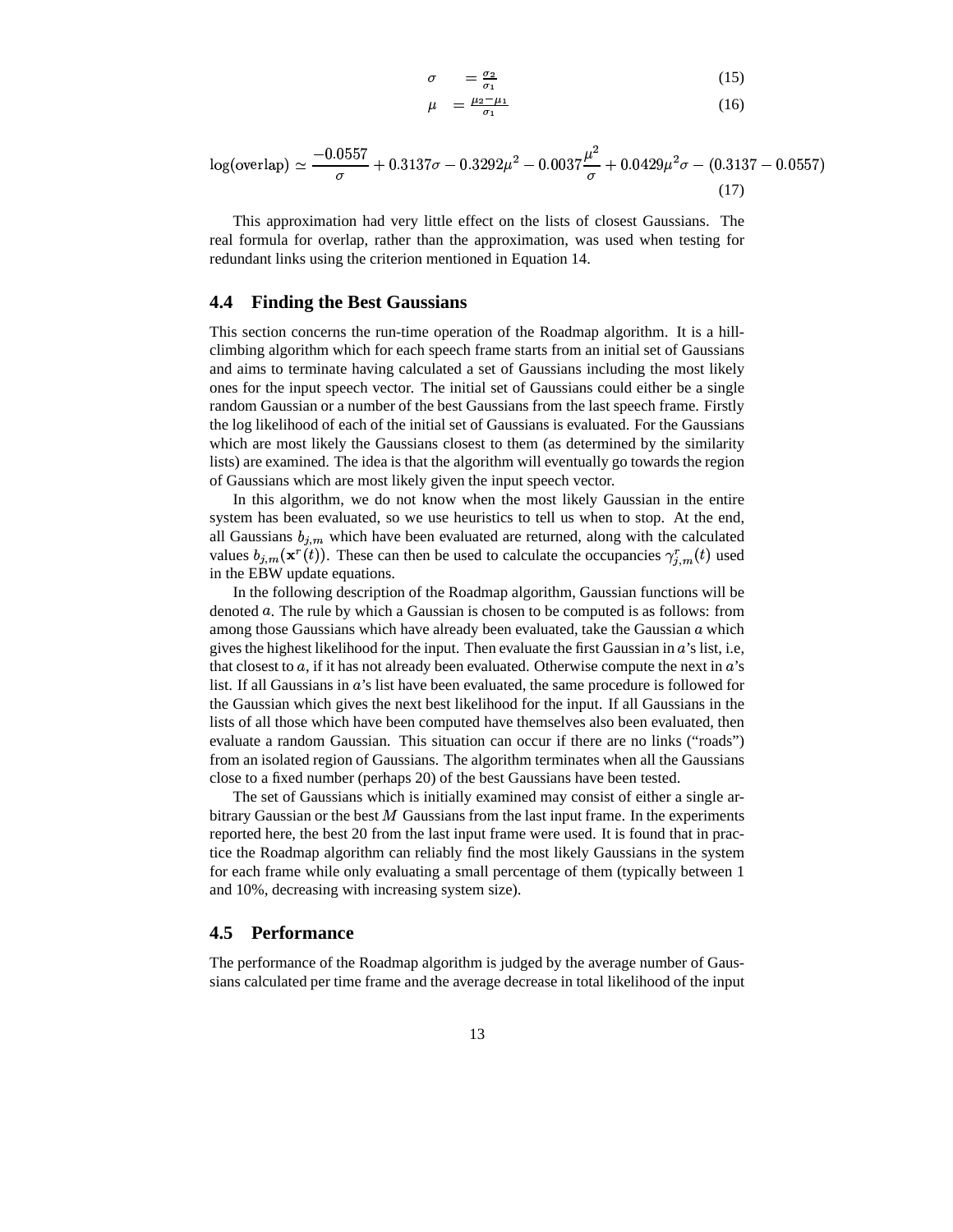per time frame. This decrease in likelihood represents the sum of the Gaussian likelihoods that are not calculated by the algorithm. In tests on a HMM system with 9,500 Gaussian mixtures the Roadmap algorithm gave only a 0.004 decrease in log likelihood per frame while on average calculating 3.7% of the Gaussians in the system.

For comparison a number of different schemes of Gaussian selection based on vector quantisation (VQ) techniques, which have been widely reported in the literature to reduce the number of Gaussians computed in an HMM-based speech recognition, were also examined. One such VQ scheme with 256 codebook entries and using a two level VQ to speed up codebook entry calculation gave an average decrease in log likelihood per frame of 0.3 while computing 4% of the Gaussians in the system.

It is important to know what effect the calculation of only a fairly small subset of the Gaussians has on the performance of the trained models, i.e., what loss in total log likelihood is acceptable. Experiments showed that there was essentially no loss in recognition performance with a reduction in log likelihood per frame of up to 0.01 and the experiments reported below aimed to keep the approximation from using the Roadmap algorithm within this bound.

# **5 Experimental Evaluation**

Speech recognition experiments to evaluate FD have been conducted on both the 1,000 word Resource Management (RM) task and on the North American Business (NAB) Newstask using a 65k word recognition system. In all casesinitial MLE trained models were used and then subsequent FD training was performed.

### **5.1 Resource Management Experiments**

For the RM experiments, a set of decision-tree state-clustered cross-word triphones were trained using MLE on the SI-109 training set (3990 utterances) using HTK in the manner described in [7]. The input speech for this system was parameterised as Mel-frequency cepstral coefficients (MFCCs) and the normalised log energy; and the first and second differentials of these values.

The final RM model set had 1577 clustered speech states and versions with a single Gaussian per state and 6 Gaussians per state were created. The models were tested using the standard word-pair grammar on the 4 RM speaker independent test sets (feb89, oct89, feb91 and sep92) which each contain 300 utterances.

After the MLE models had been created a number of iterations of FD training were performed on both the single Gaussian and 6 mixture component systems. Figure 4 shows that the FD objective function increases as training proceeds and gives the changes in error rate. Note that the 6-component system shows evidence of overtraining.

|                            |      |           |      |       | $\sqrt{1 + 6689}$   oct89   feb91   sep92   overall |
|----------------------------|------|-----------|------|-------|-----------------------------------------------------|
| MLE II                     | 6.99 | 7.68 7.49 |      | 11.61 | 8.44                                                |
| FD iter 4 $\parallel$ 5.51 |      | 6.07      | 6.52 | 8.73  |                                                     |

Table 1: % word error for single Gaussian RM system with MLE and FD training.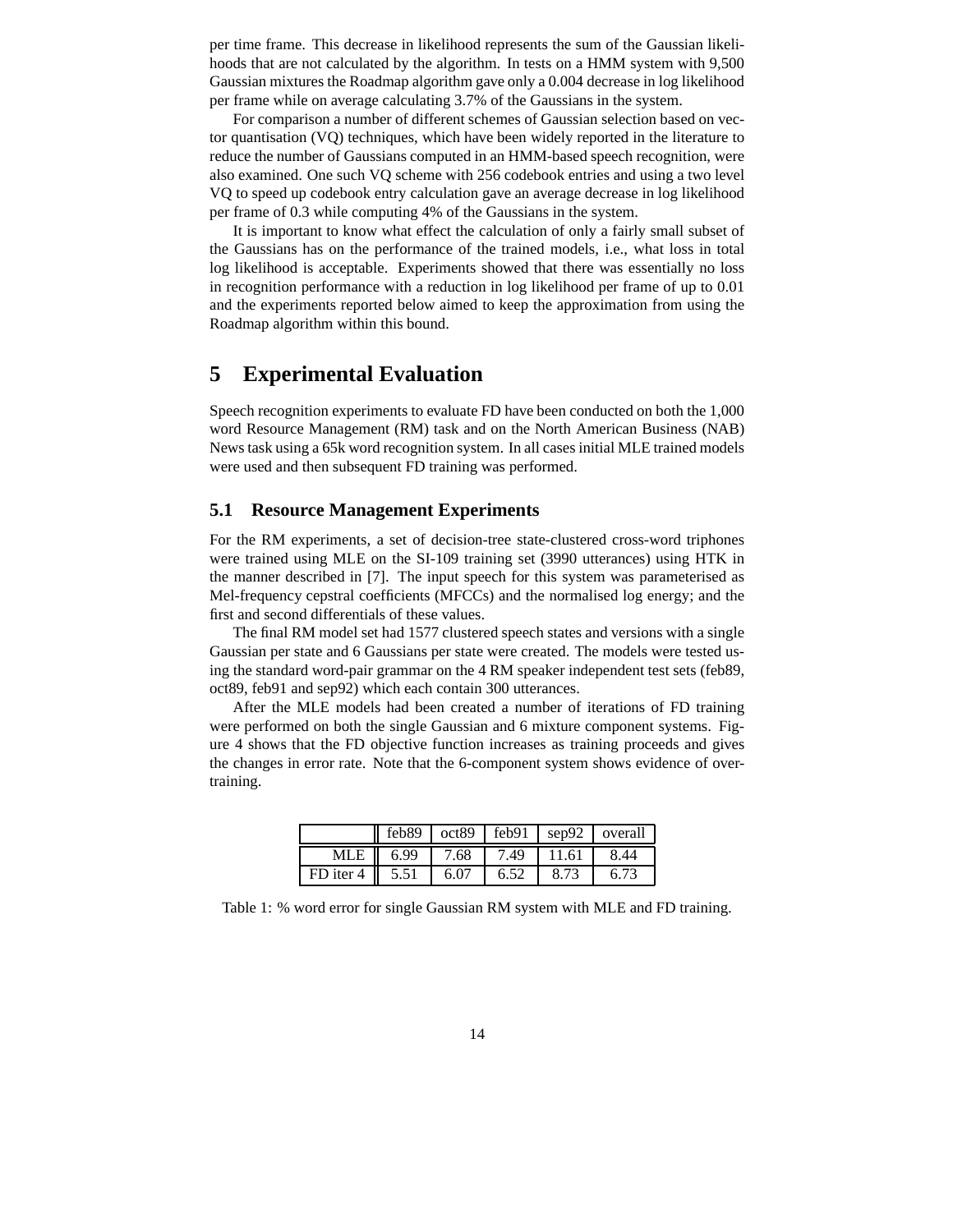

Figure 4: FD criterion and RM feb91 accuracy varying with training iteration

|           | feb89 |      | $oct89$ $\neq$ feb91 | sep92 | overall |
|-----------|-------|------|----------------------|-------|---------|
| MLE       |       | 4.02 | 3.30                 | 6.29  | 4.10    |
| FD iter 4 | 2.81  | 3.39 | 2.90                 | 5.94  | 3.76    |

Table 2: % word error for 6 Gaussian per state RM system with MLE and FD training

Table 1 and Table 2 show the results of FD on the single and 6 Gaussian per state systems. The single Gaussian system shows an overall decrease in WER of 20.3% after 4 iterations of FD and the 6 mixture system an 8.3% reduction.

### **5.2 NAB Experiments**

The HMMs used in these experiments were based on the HMM-1 set described in [6]. This decision-tree state-clustered cross-word triphone set of HMMs had 6399 speech states and was trained using MLE on the Wall Street Journal SI-284 training set (about 66 hours of data). Here a version of those models trained on cepstra derived from Mel frequency perceptual linear prediction (MF-PLP) analysis was used. Versions of these models with 1,2,4 and 12 mixture components per state were created using MLE, and then for each of these 4 iterations of FD training applied.

The models were tested on the 1994 DARPA Hub-1 development and evaluation test sets, which are denoted csrnab1 dt and csrnab1 et, using a trigram language model estimated from the 1994 NAB 227 million word text corpus. The same underlying HMM set (but trained using MFCCs) was used in [5] to evaluate the performance of lattice-based MMIE so this serves as a useful point of comparison.

Table 3 gives the performance of the FD on NAB and shows that the reduction in WER decreases as model complexity increases. The single and two Gaussian per state systems have a 10% relative word error reduction while the 12 mixture component system has a reduction in error of just 2%. However it should be noted that the FD models gave improvements over MLE in all cases.

Table 4 compares the NAB reductions in word error for the comparable tests tests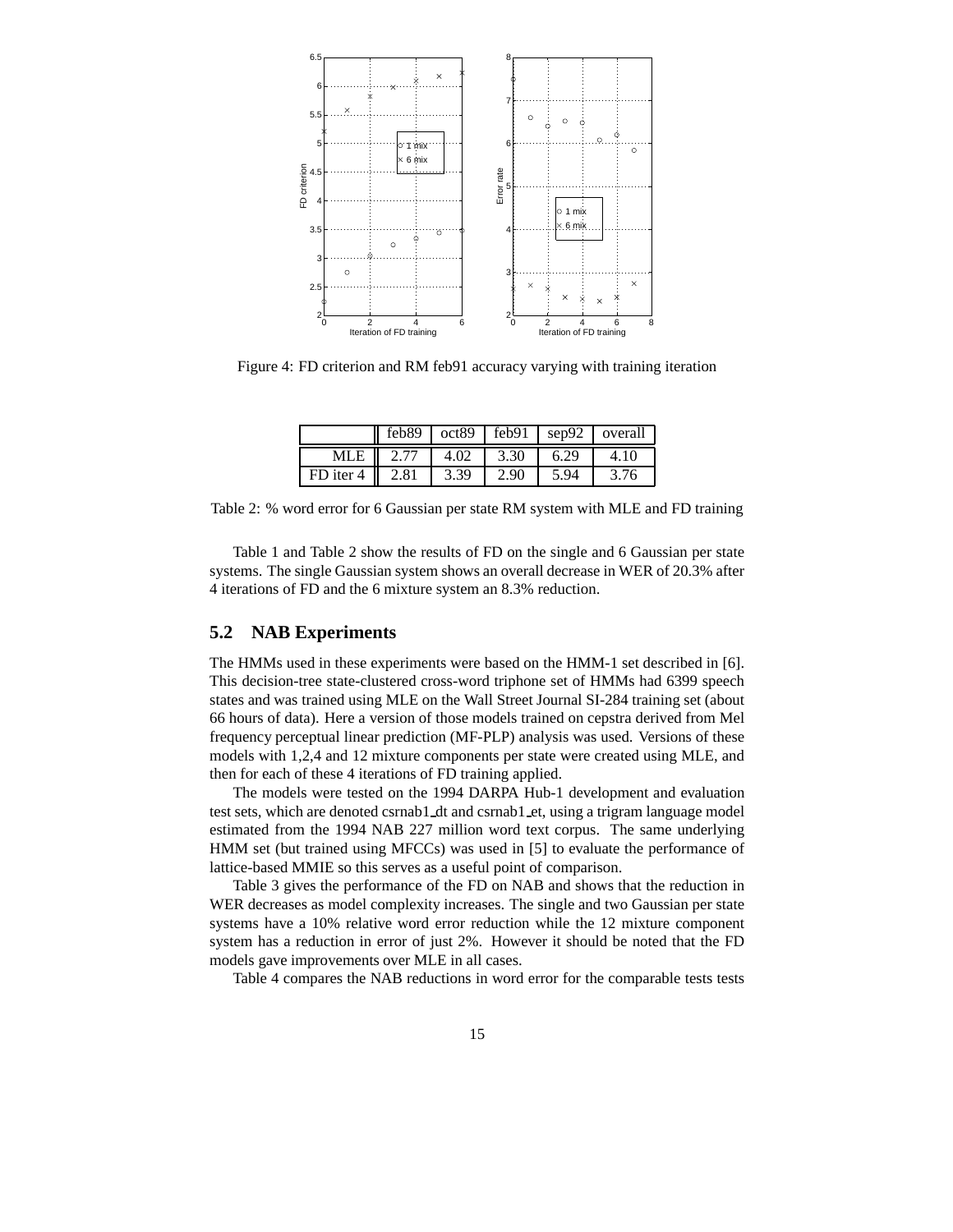| Num mix | c <sub>smab1</sub> dt |       | csrnab1_et |       | % WER     |
|---------|-----------------------|-------|------------|-------|-----------|
| Comps   | MLE                   | FD    | <b>MLE</b> | FD    | reduction |
|         | 13.64                 | 11.95 | 15.64      | 14.32 | 10.4      |
|         | 11.84                 | 10.58 | 13.19      | 12.04 | 9.7       |
|         | 10.67                 | 9.77  | 11.25      | 10.84 | 6.0       |
| 12      | 9.30                  | 8.99  | 9.96       | 9.85  | 2.2       |

Table 3: % word error rates on NAB test sets

| Num Mix |      | c <sub>small</sub> 1 <sub>dt</sub> | $csrnab1$ et |             |  |
|---------|------|------------------------------------|--------------|-------------|--|
| Comps   | FD   | <b>MMIE</b>                        | FD           | <b>MMIE</b> |  |
|         | 10.6 | 8.4                                |              | 8.8         |  |
|         | 3.3  |                                    |              |             |  |

Table 4: Comparison of FD and MMIE systems giving % word error reductions relative to MLE

reported in [5]. The results are encouraging, with FD giving more improvement than MMIE in most cases.

#### **5.3 Computational Cost of FD**

For the experiments above the computational cost of FD is very important. As previously discussed, the most computationally intensive part of FD training is calculating the occupation probabilities and finding the most likely Gaussians in the system. Using the Roadmap algorithm, calculation of the these denominator occupancies for FD took about five times as long as for the numerator, meaning that this implementation of FD is about six times slower than conventional MLE training. The efficient lattice-based MMIE training procedure discussed in [5] is 15-20 times slower than MLE (ignoring the time to create the initial word lattices). Therefore it appears that FD is about three times faster than the lattice based MMIE procedure.

## **6 Conclusions**

The report has described an implementation of FD training. FD is a promising objective function which seems to give good results for the tasks reported here. It has described the Roadmap algorithm which aims to find the most likely Gaussians from a large set of Gaussians, without calclulating all the conditional probabilities. A distance measure based on overlap (used in the Roadmap algorithm) was introduced. An investigation was made into the best way to set the smoothing constant in the EBW equations, with substantial improvements in convergence and recognition performance as a result of the changes made, and a new set of mixture update equations, with an interesting theoretical basis, was introduced.

Results reported here show that FD gives considerable reductions in word error for simple models and also gives useful increases in accuracy for more more complex speech models with more mixture components. The improvements from FD are comparable or greater than those given by MMIE on the tasks reported here, and FD as implemented here is more computationally efficient.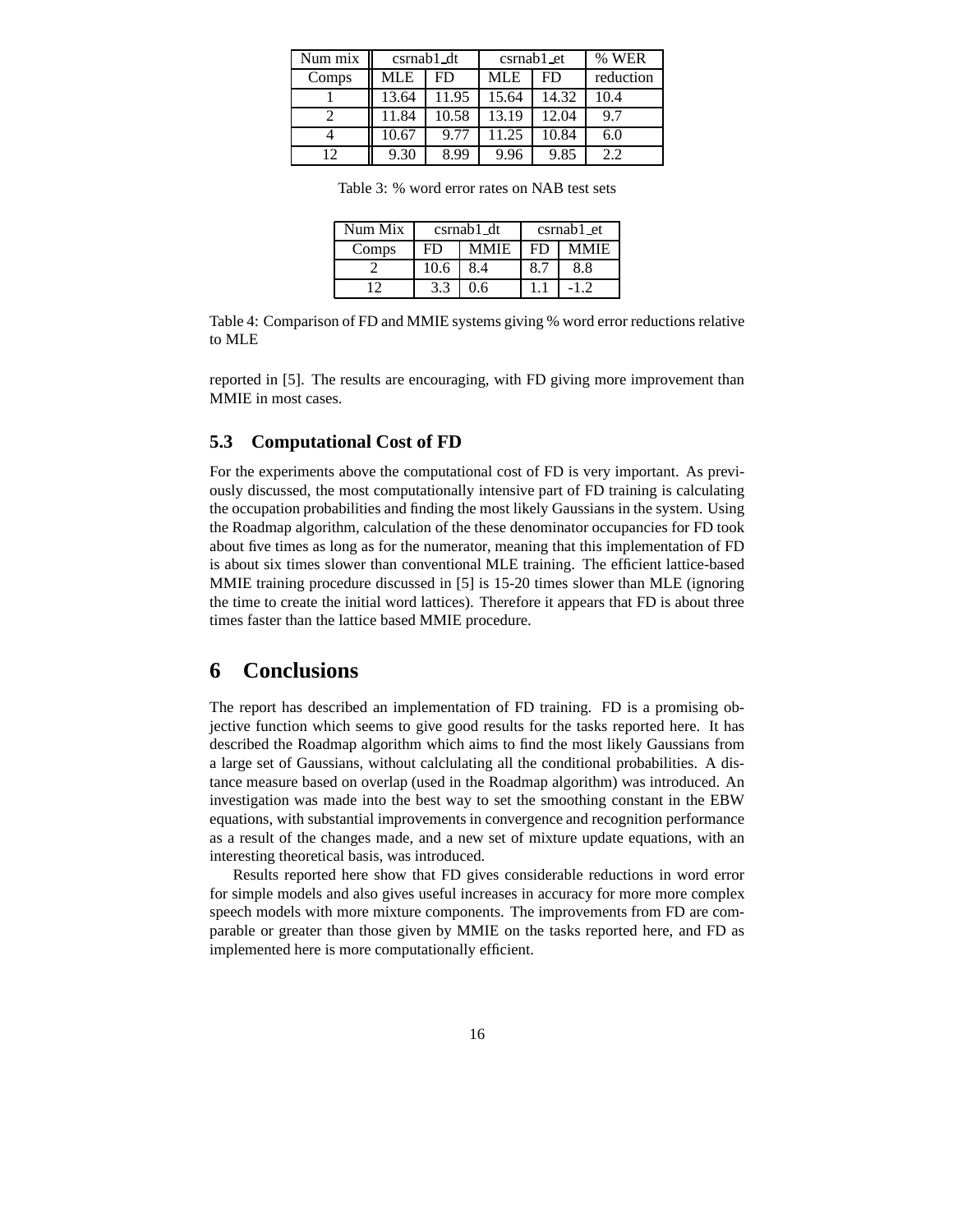# **7 Addendum**

As this section is being written after most of this report was completed and new evidence has now come to light, the authors wish to mention that the results for Resource Management reported here with Frame Discrimination have now been bettered by a lattice-based version of MMI similar in principle to that reported in [8], and which is as efficient as the FD implementation reported here. Frame Discrimination, however, has been shown by Kapadia in his thesis [2], to give better results than MMI for digit recognition, so it is still interesting from that point of view. Also, the alterations to the EBW re-estimation equations presented in Section 3 have been transferred to MMI estimation, where they are still useful. The overlap-based distance measure has also proved useful in HMM soft-tying.

### **References**

- [1] Gopalakrishnan P.S., Kanevsky D., Nadas A. & Nahamoo D. (1991) An Inequality for Rational Functions with Applications to Some Statistical Estimation Problems. *IEEE Trans. on Information Theory* **37**, No. 1, pp 107-113.
- [2] Kapadia S. (1998) Discriminative Training of Hidden Markov Models, *Ph.D. thesis, Cambridge University Engineering Dept.*
- [3] Normandin Y. (1991) Hidden Markov Models, Maximum Mutual Information Estimation and the Speech Recognition Problem. *Ph.D. thesis, Dept. of Elect. Eng., McGill University, Montreal.*
- [4] Normandin Y. (1991) An Improved MMIE Training Algorithm for Speaker-Independent, Small Vocabulary, Continuous Speech Recognition, *ICASSP'91* pp. 537-540
- [5] Valtchev V., Odell J.J., Woodland P.C. & Young S.J. (1997) MMIE training of large vocabulary speech recognition systems. *Speech Communication*,**22**, pp. 303-314.
- [6] Woodland P.C., Leggetter C.J., Odell J.J., Valtchev V. & Young S.J. (1995). The 1994 HTK Large Vocabulary Speech Recognition System. *Proc. ICASSP'95*, Vol. 1, pp. 73-76, Detroit.
- [7] Young S.J., Odell J.J. & Woodland P.C. (1994) Tree-based State Tying for High Accuracy Acoustic Modelling. *Proc. Human Language Technology Workshop*. pp. 307-312, Plainsboro, NJ.
- [8] Valtchev, V., Woodland, P.C., Young, S.J., 1996. Lattice-based discriminative training for large vocabulary speech recognition, *ICASSP'96*, Vol. 2, pp. 605-608
- [9] Bahl L.R, Padmanabhan M., Nahamoo D., Gopalakrishnan P.S. (1996) Discriminative Training of Gaussian Mixture Models for Large Vocabulary Speech Recognition Systems. *Proc. ICASSP'96*, Vol. 2, pp. 613-61, Atlanta.
- [10] Normandin Y, Lacouture R. & Cardin R. MMIE Training for Large Vocabulary Continuous Speech Recognition. *ICSLP 94*, pp. 1367-1370.
- [11] Chow Y.L, Maximum Mutual Information Estimation of HMM Parameters for Continuous Speech Recognition using the N-Best Algorithm, *Proc ICASSP'90*, Vol. 2, pp. 701-704, Albuquerque.